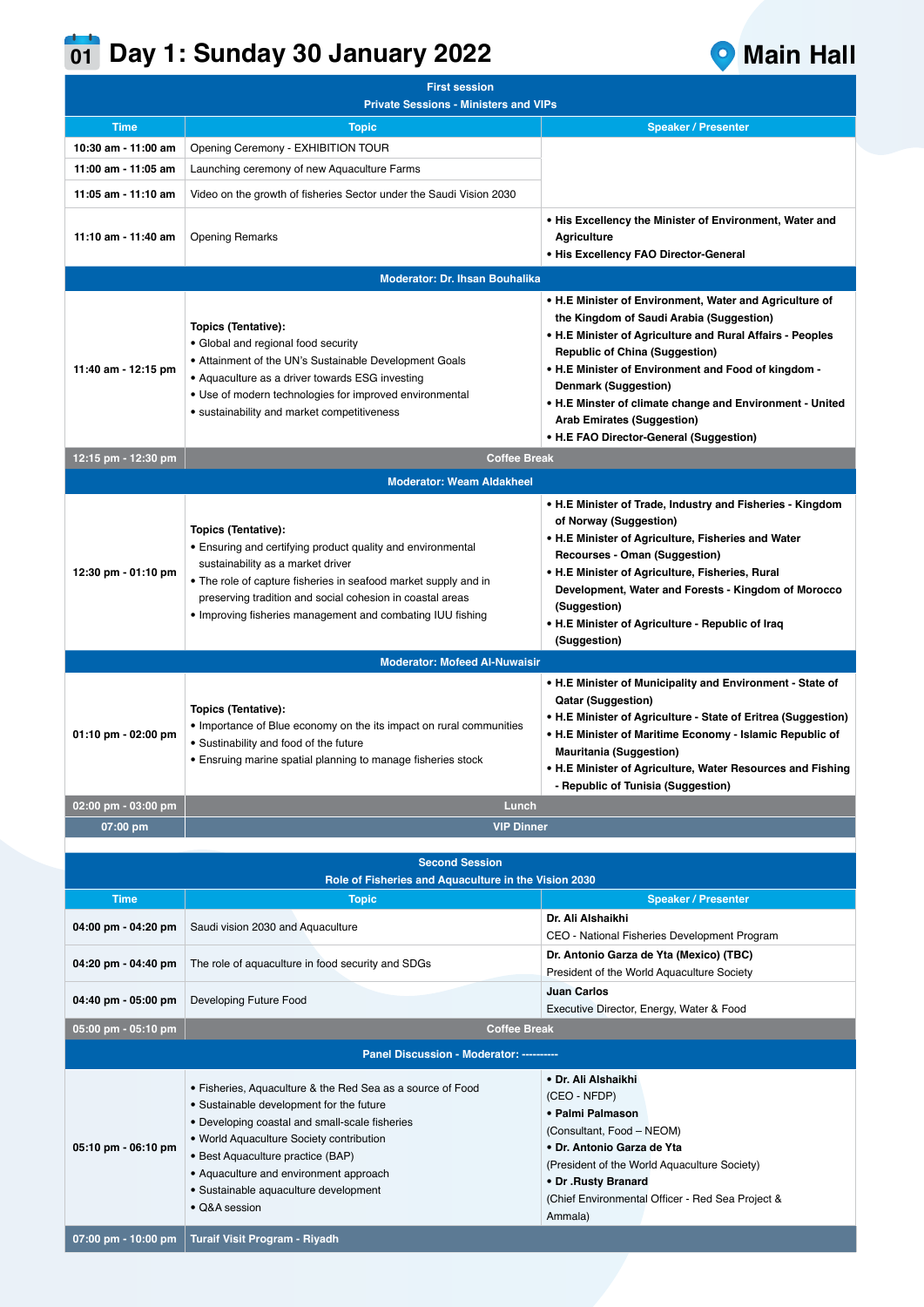## **02** Day 2: Sunday 31 January 2022 **Canadian Property 2018**



| <b>First Session</b><br><b>FAO - IYAFA 2022</b>                            |                                                                                                                                                                                                                        |                                                                                                                                                                                   |  |  |
|----------------------------------------------------------------------------|------------------------------------------------------------------------------------------------------------------------------------------------------------------------------------------------------------------------|-----------------------------------------------------------------------------------------------------------------------------------------------------------------------------------|--|--|
| <b>Time</b>                                                                | <b>Topic</b>                                                                                                                                                                                                           | <b>Speaker / Presenter</b>                                                                                                                                                        |  |  |
| 12:00 pm - 12:20 pm                                                        | The International Year of Artisanal Fisheries and Aquaculture<br>(IYAFA 2022).                                                                                                                                         | <b>Ms Dalian Chang (TBC)</b><br>Chair - International Year of Artisinal Fisheries<br>and Aquaculture                                                                              |  |  |
| 12:20 pm - 12:40 pm                                                        | Developing Fisheries and Aquaculture in Asia through the Modern<br>Technologies and production Diversification.                                                                                                        | Liu Yinjie<br>Director General - Network of Aquaculture<br>Centres in Asia-Pacific                                                                                                |  |  |
| 12:40 pm - 01:00 pm                                                        | Improving governance through networking and knowledge sharing                                                                                                                                                          | Dr. Abudallah Srour (TBC)<br>Secretary General - General Fisheries Commission<br>of the Mediterranean<br>(FAO/GFCM)                                                               |  |  |
| 01:00 pm - 01:20 pm                                                        | Sustainable Development in MENA Region in Research and<br>Production processes                                                                                                                                         | Dr. Abdul Hakim Al Waer (TBC)<br><b>FAO Regional Director</b>                                                                                                                     |  |  |
| 01:20 pm 01:30 pm                                                          | <b>Coffee Break</b>                                                                                                                                                                                                    |                                                                                                                                                                                   |  |  |
|                                                                            | <b>Panel Discussion</b><br><b>Moderator: Dr. Ahmed Al Mazrouei</b>                                                                                                                                                     |                                                                                                                                                                                   |  |  |
| 01:30 pm - 02:10 pm                                                        | Topic:<br>• International Year of Artisanal Fisheries and local role of artisanal<br>fishing<br>• Role of Saudi Arabia in RECOFI and GFCM<br>• Regional contribution on Sustainable Development Goals<br>· Q&A session | • Dr. Ali Al Sheikhi (CEO - NFDP)<br>• Ms. Dalian Chang (Chair - IYAFA)<br>• Dr. Liu Yinjie (GD - NACCA)<br>• Dr. Abdullah Sorour (SG - GFCM)<br>• Dr. Abdullah Sruour (RD - FAO) |  |  |
| 02:10 pm - 03:10 pm                                                        | Lunch                                                                                                                                                                                                                  |                                                                                                                                                                                   |  |  |
|                                                                            |                                                                                                                                                                                                                        |                                                                                                                                                                                   |  |  |
| <b>Second Session</b><br>Seafood Marketing, R&D and sustainable Investment |                                                                                                                                                                                                                        |                                                                                                                                                                                   |  |  |
| <b>Time</b>                                                                | <b>Topic</b>                                                                                                                                                                                                           | <b>Speaker / Presenter</b>                                                                                                                                                        |  |  |
| 04:00 pm - 04:20 pm                                                        | The role of marketing in promoting global seafood consumption and<br>improving consumer awareness                                                                                                                      | <b>Renate Larsen (TBC)</b><br>Norwegian seafood council - CEO                                                                                                                     |  |  |
| 04:20 pm - 04:40 pm                                                        | Research, Technological Development and Innovation as global<br>and regional contributor to the SDG's                                                                                                                  | Prof. Selina Stead (TBC)<br>• Professor & Head of Institute of Aquaculture, Stirling<br>University.<br>• Former President of the European Aquaculture                             |  |  |

| Seafood Marketing, R&D and sustainable Investment      |                                                                                                                                                                        |                                                                                                                                                                                                                                                                                                        |  |  |
|--------------------------------------------------------|------------------------------------------------------------------------------------------------------------------------------------------------------------------------|--------------------------------------------------------------------------------------------------------------------------------------------------------------------------------------------------------------------------------------------------------------------------------------------------------|--|--|
| <b>Time</b>                                            | <b>Topic</b>                                                                                                                                                           | <b>Speaker / Presenter</b>                                                                                                                                                                                                                                                                             |  |  |
| 04:00 pm - 04:20 pm                                    | The role of marketing in promoting global seafood consumption and<br>improving consumer awareness                                                                      | <b>Renate Larsen (TBC)</b><br>Norwegian seafood council - CEO                                                                                                                                                                                                                                          |  |  |
| 04:20 pm - 04:40 pm                                    | Research, Technological Development and Innovation as global<br>and regional contributor to the SDG's                                                                  | Prof. Selina Stead (TBC)<br>• Professor & Head of Institute of Aquaculture, Stirling<br>University.<br>• Former President of the European Aquaculture<br>Society.                                                                                                                                      |  |  |
| 04:40 pm - 05:00 pm                                    | • Marine Research Landscape in Saudi Arabia<br>• Algal Development program in Saudi Arabia                                                                             | Dr. Claudio Fuentes Grünewald<br>• Algae Research Project Director, Beacon<br>· Development/ KAUST                                                                                                                                                                                                     |  |  |
| 05:00 pm - 05:10 pm                                    | <b>Coffee Break</b>                                                                                                                                                    |                                                                                                                                                                                                                                                                                                        |  |  |
| <b>Panel Discussion</b><br><b>Moderator: Fillippos</b> |                                                                                                                                                                        |                                                                                                                                                                                                                                                                                                        |  |  |
| 05:10 pm - 06:10 pm                                    | • Promotion of Seafood Consumption<br>• Research & Development along the seafood value chain<br>• Principals of sustainable investment in aquaculture<br>• O&A Session | • Renate Larsen<br>(CEO- Norwegian Seafood Council)<br>• Per Kaels<br>(Senior Manager, Aquaculture, Food - NEOM)<br>• Prof. Selina Stead<br>(Professor & Head of Institute of Aquaculture, Stirling)<br>University)<br>• Dr Claudio Fuentes Grünewald<br>(Project Director, Beacon Development/ KAUST) |  |  |